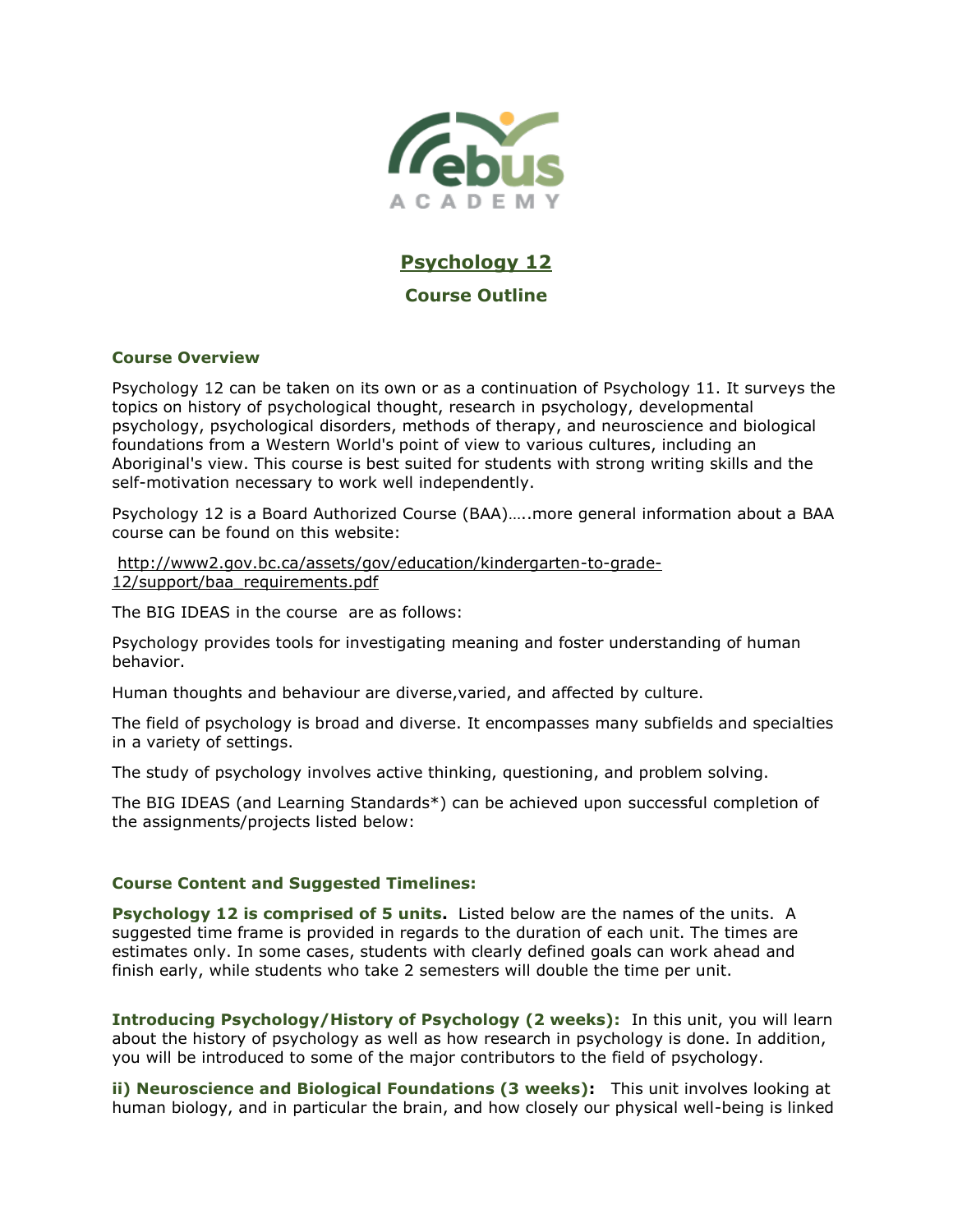to our mental well-being. You will consider parts of the brain and how they relate to what we think and do, as well as look at left-and-right brain orientation.

**iii) Psychological Disorders (3 weeks):** This unit looks at: What is considered normal or abnormal behavior? Examples and definitions of various anxiety disorders are examined. What are the symptoms and causes of schizophrenia? How are dissociative disorders and personality disorders identified?

iv) **Psychological Therapy (3 weeks):** This unit will cover the possible intervention that might be used in treating various psychological disorders; the major cognitive therapies; the major biomedical therapies; and some major issues in therapy. And this unit will also look at an Aboriginal's view on psychotherapy through the use of creative art.

v.) **Life Span Development (3 weeks):** This unit will examine how does morality change over the life span; how does personality change from infancy to old age; how do families and career choices influence development; and are there predictable stages for grief and dying. And it will also look at [an Aboriginal's view on life span development.](http://go.ebus.ca/mod/assign/view.php?id=92338)

\*Upon successful completion of the above units, you have succeeded in achieving the following learning standards:

- Understanding Psychology: what is psychology; goals of psychology; careers in psychology
- Psychological Research: identifying various methods/techniques used in psychological research; ethics in psychology; identifying schools of psychology: structuralism and functionalism; behaviorism, humanistic psychology, cognitive psychology, psychobiology
- Define and identify biological function: an overview of the nervous system; neurons as building blocks; how neurons communicate; chemical messengers in the nervous system; the characteristics of right-brain and left-brain orientation
- Identify and describe parts of the brain
- Identify symptoms and behaviours associated with a variety of disorders, including anxiety disorders, mood disorders, personality disorders, dissociative disorders, and schizophrenia
- Identify and analyze therapies for treatment of abnormal behavior: biomedical therapies, and psychotherapy
- Examining issues in therapy
- Examining an Aboriginal's view on psychotherapy through the use of creative art.
- Examine developmental changes in physical, cognitive, and social development throughout one's lifespan
- Examine issues around bereavement and grief
- Examine the life span development from an Aboriginal's view
- Identify and analyze various theories on personal development: Thomas and Chess' temperament theory; Erikson's Psychosocial theory; Kohlberg's moral theory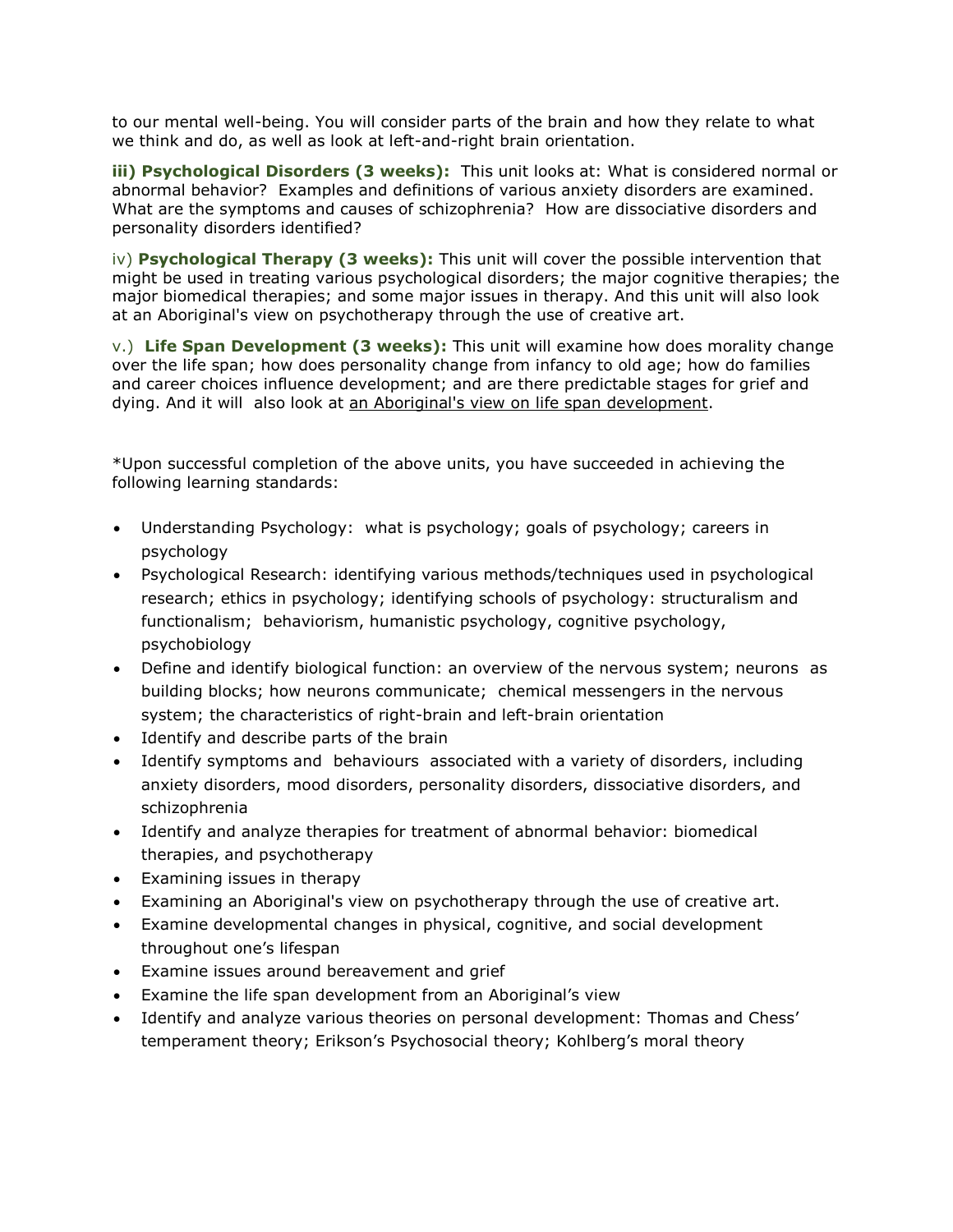# **Course Materials:**

Text: *Psychology in Action*, Karen Huffman, 7th Edition, 2004.

Selected websites

## **Assessment Information:**

# **Expectations**

- Adhere to the EBUS Academic Integrity Policy
- Contact your teacher when help is needed
- Review feedback from assignments and tests, where applicable
- Work to complete the course in a timely manner
- Communicate respectively